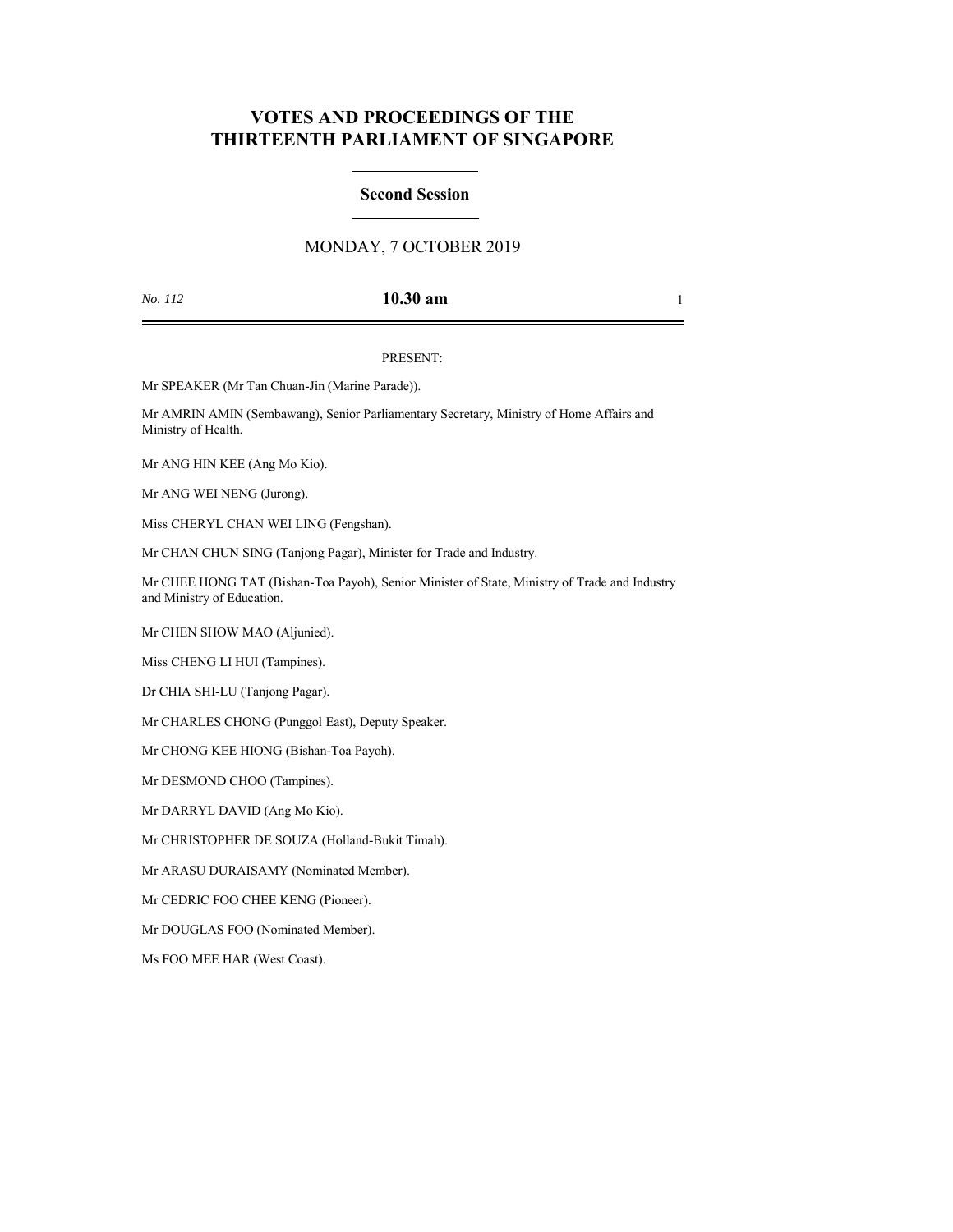Ms GRACE FU HAI YIEN (Yuhua), Minister for Culture, Community and Youth and Leader of the House.

Mr GAN KIM YONG (Chua Chu Kang), Minister for Health.

Mr GAN THIAM POH (Ang Mo Kio).

Mr GOH CHOK TONG (Marine Parade).

Assoc Prof DANIEL GOH PEI SIONG (Non-Constituency Member).

Mr HENG CHEE HOW (Jalan Besar), Senior Minister of State, Ministry of Defence.

Mr HENG SWEE KEAT (Tampines), Deputy Prime Minister and Minister for Finance.

Mr TERENCE HO WEE SAN (Nominated Member).

Ms INDRANEE RAJAH (Tanjong Pagar), Minister, Prime Minister's Office, Second Minister for Finance and Second Minister for Education.

Dr INTAN AZURA MOKHTAR (Ang Mo Kio).

Mr S ISWARAN (West Coast), Minister for Communications and Information and Minister-in-charge of Trade Relations.

Dr JANIL PUTHUCHEARY (Pasir Ris-Punggol), Senior Minister of State, Ministry of Transport and Ministry of Communications and Information and Government Whip.

Mr KHAW BOON WAN (Sembawang), Coordinating Minister for Infrastructure and Minister for Transport.

Dr KOH POH KOON (Ang Mo Kio), Senior Minister of State, Ministry of Trade and Industry.

Mr KWEK HIAN CHUAN HENRY (Nee Soon).

Er Dr LEE BEE WAH (Nee Soon).

Mr DESMOND LEE (Jurong), Minister for Social and Family Development and Second Minister for National Development and Deputy Leader of the House.

Mr LEE HSIEN LOONG (Ang Mo Kio), Prime Minister.

Mr LEE YI SHYAN (East Coast).

Mr LIANG ENG HWA (Holland-Bukit Timah).

Mr LIM BIOW CHUAN (Mountbatten), Deputy Speaker.

Mr LIM HNG KIANG (West Coast).

Prof LIM SUN SUN (Nominated Member).

Ms SYLVIA LIM (Aljunied).

Dr LIM WEE KIAK (Sembawang).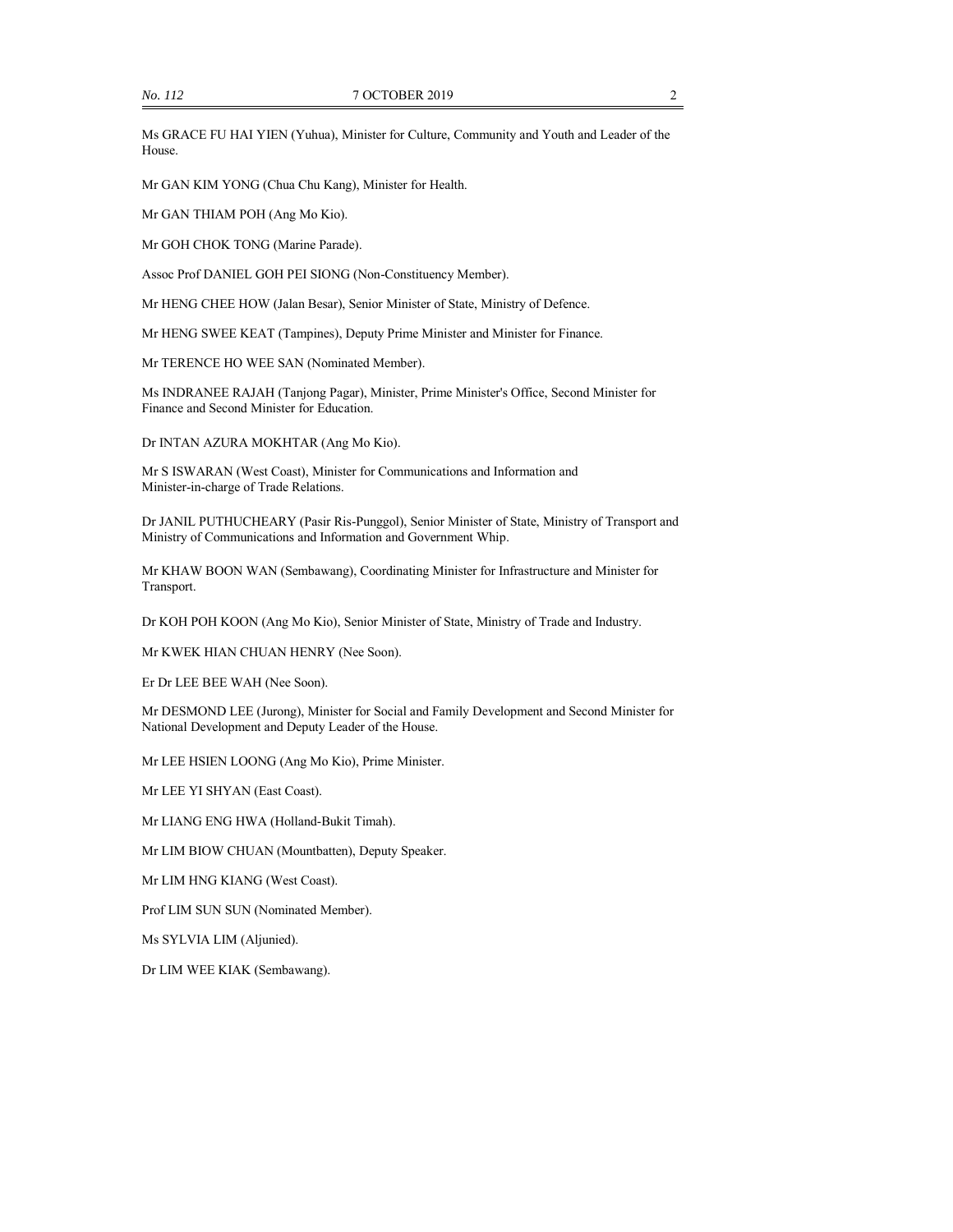Mr LOW THIA KHIANG (Aljunied).

Ms LOW YEN LING (Chua Chu Kang), Senior Parliamentary Secretary, Ministry of Education and Ministry of Manpower.

Dr MOHAMAD MALIKI BIN OSMAN (East Coast), Senior Minister of State, Ministry of Defence and Ministry of Foreign Affairs.

Mr MOHAMED IRSHAD (Nominated Member).

Mr MUHAMAD FAISAL ABDUL MANAP (Aljunied).

Assoc Prof Dr MUHAMMAD FAISHAL IBRAHIM (Nee Soon), Senior Parliamentary Secretary, Ministry of Education and Ministry of Social and Family Development.

Mr MURALI PILLAI (Bukit Batok).

Dr LILY NEO (Jalan Besar).

Mr NG CHEE MENG (Pasir Ris-Punggol), Minister, Prime Minister's Office.

Dr NG ENG HEN (Bishan-Toa Payoh), Minister for Defence.

Mr LOUIS NG KOK KWANG (Nee Soon).

Ms ANTHEA ONG (Nominated Member).

Mr ONG TENG KOON (Marsiling-Yew Tee).

Mr ONG YE KUNG (Sembawang), Minister for Education.

Ms JOAN PEREIRA (Tanjong Pagar).

Mr LEON PERERA (Non-Constituency Member).

Ms DENISE PHUA LAY PENG (Jalan Besar).

Mr PNG ENG HUAT (Hougang).

Mr PRITAM SINGH (Aljunied).

Ms IRENE QUAY SIEW CHING (Nominated Member).

Ms RAHAYU MAHZAM (Jurong).

Mr SAKTIANDI SUPAAT (Bishan-Toa Payoh).

Mr SEAH KIAN PENG (Marine Parade).

Mr K SHANMUGAM (Nee Soon), Minister for Home Affairs and Minister for Law.

Ms SIM ANN (Holland-Bukit Timah), Senior Minister of State, Ministry of Communications and Information and Ministry of Culture, Community and Youth and Deputy Government Whip.

Mr SITOH YIH PIN (Potong Pasir).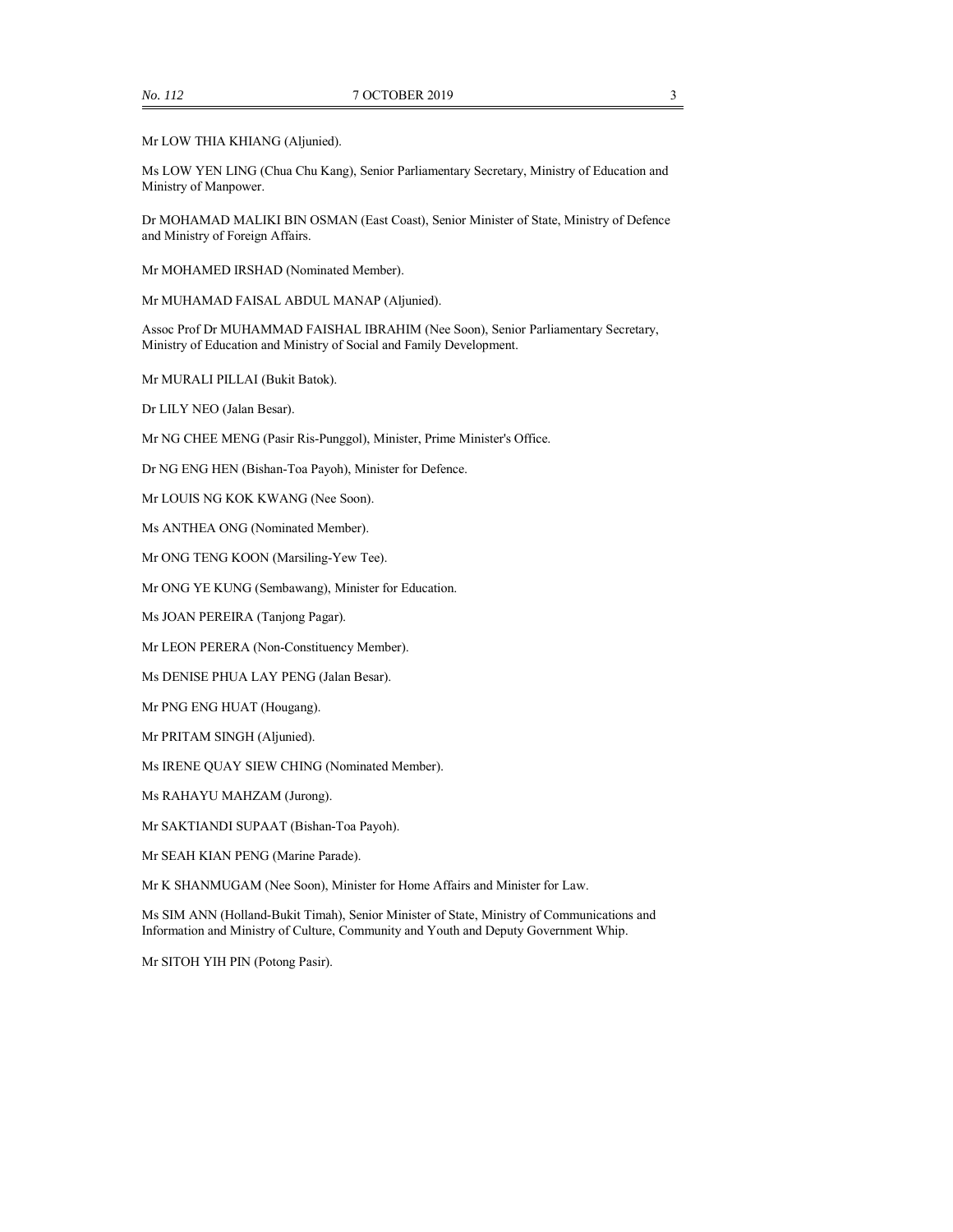Ms SUN XUELING (Pasir Ris-Punggol), Senior Parliamentary Secretary, Ministry of Home Affairs and Ministry of National Development.

Mr DENNIS TAN LIP FONG (Non-Constituency Member).

Ms JESSICA TAN SOON NEO (East Coast).

Mr SAM TAN CHIN SIONG (Radin Mas), Minister of State, Ministry of Foreign Affairs and Ministry of Social and Family Development.

Dr TAN WU MENG (Jurong), Senior Parliamentary Secretary, Ministry of Foreign Affairs and Ministry of Trade and Industry.

Mr PATRICK TAY TECK GUAN (West Coast).

Mr TEO CHEE HEAN (Pasir Ris-Punggol), Senior Minister and Coordinating Minister for National Security.

Dr TEO HO PIN (Bukit Panjang).

Mr THARMAN SHANMUGARATNAM (Jurong), Senior Minister and Coordinating Minister for Social Policies.

Assoc Prof WALTER THESEIRA (Nominated Member).

Ms TIN PEI LING (MacPherson).

Mr EDWIN TONG CHUN FAI (Marine Parade), Senior Minister of State, Ministry of Law and Ministry of Health.

Mr VIKRAM NAIR (Sembawang).

Dr VIVIAN BALAKRISHNAN (Holland-Bukit Timah), Minister for Foreign Affairs.

Mr LAWRENCE WONG (Marsiling-Yew Tee), Minister for National Development and Second Minister for Finance.

Prof YAACOB IBRAHIM (Jalan Besar).

Mr ALEX YAM ZIMING (Marsiling-Yew Tee).

Mr YEE CHIA HSING (Chua Chu Kang).

Ms YIP PIN XIU (Nominated Member).

Mr MELVIN YONG YIK CHYE (Tanjong Pagar).

Mr ZAINAL SAPARI (Pasir Ris-Punggol).

Mr ZAQY MOHAMAD (Chua Chu Kang), Minister of State, Ministry of National Development and Ministry of Manpower and Deputy Government Whip.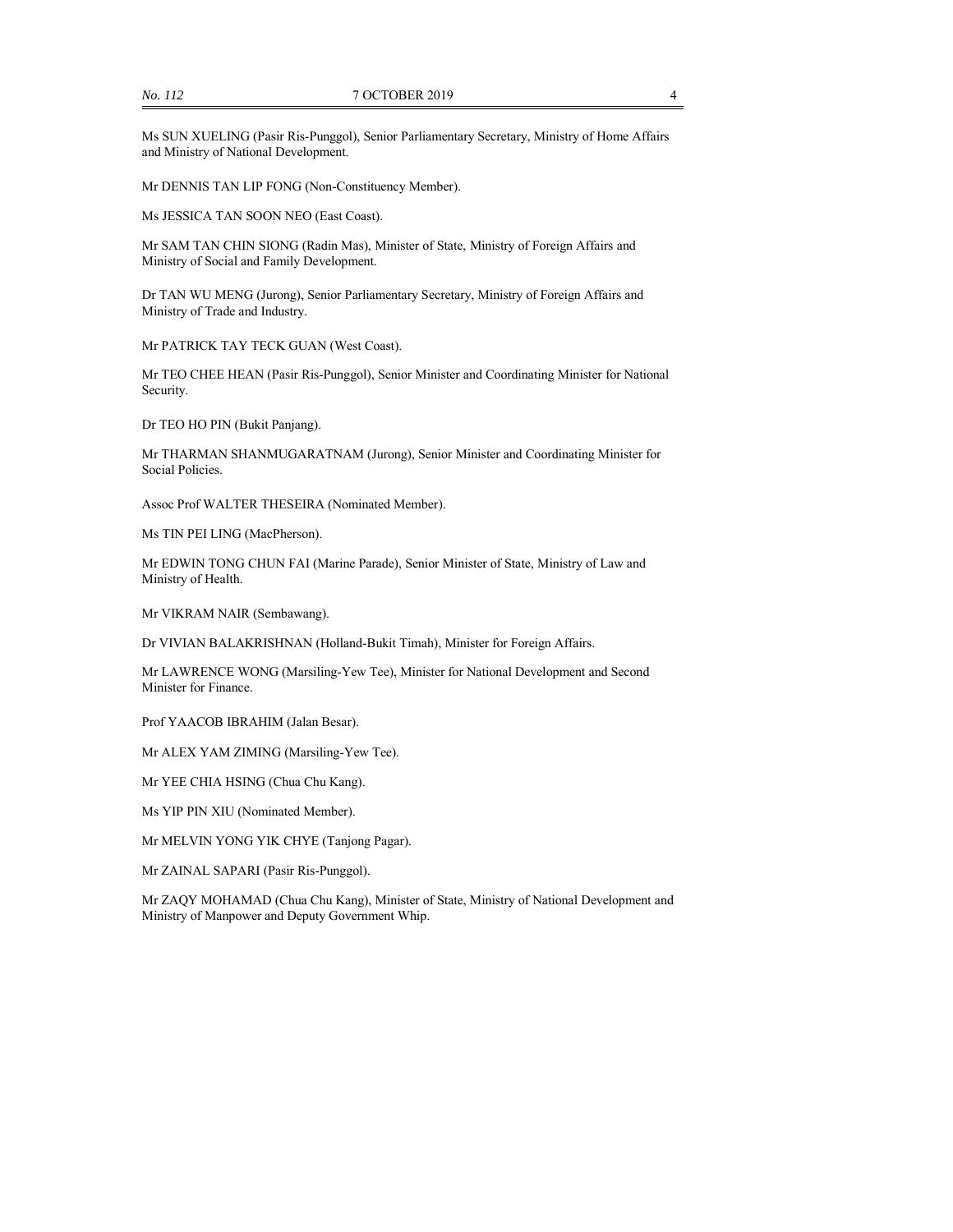#### ABSENT:

Mr BAEY YAM KENG (Tampines), Senior Parliamentary Secretary, Ministry of Transport and Ministry of Culture, Community and Youth.

Prof FATIMAH LATEEF (Marine Parade).

Dr AMY KHOR LEAN SUAN (Hong Kah North), Senior Minister of State, Ministry of the Environment and Water Resources and Ministry of Health.

Dr LAM PIN MIN (Sengkang West), Senior Minister of State, Ministry of Health and Ministry of Transport.

Mr LIM SWEE SAY (East Coast).

Mr MASAGOS ZULKIFLI B M M (Tampines), Minister for the Environment and Water Resources and Minister-in-charge of Muslim Affairs.

Mrs JOSEPHINE TEO (Bishan-Toa Payoh), Minister for Manpower and Second Minister for Home Affairs.

Mr TEO SER LUCK (Pasir Ris-Punggol).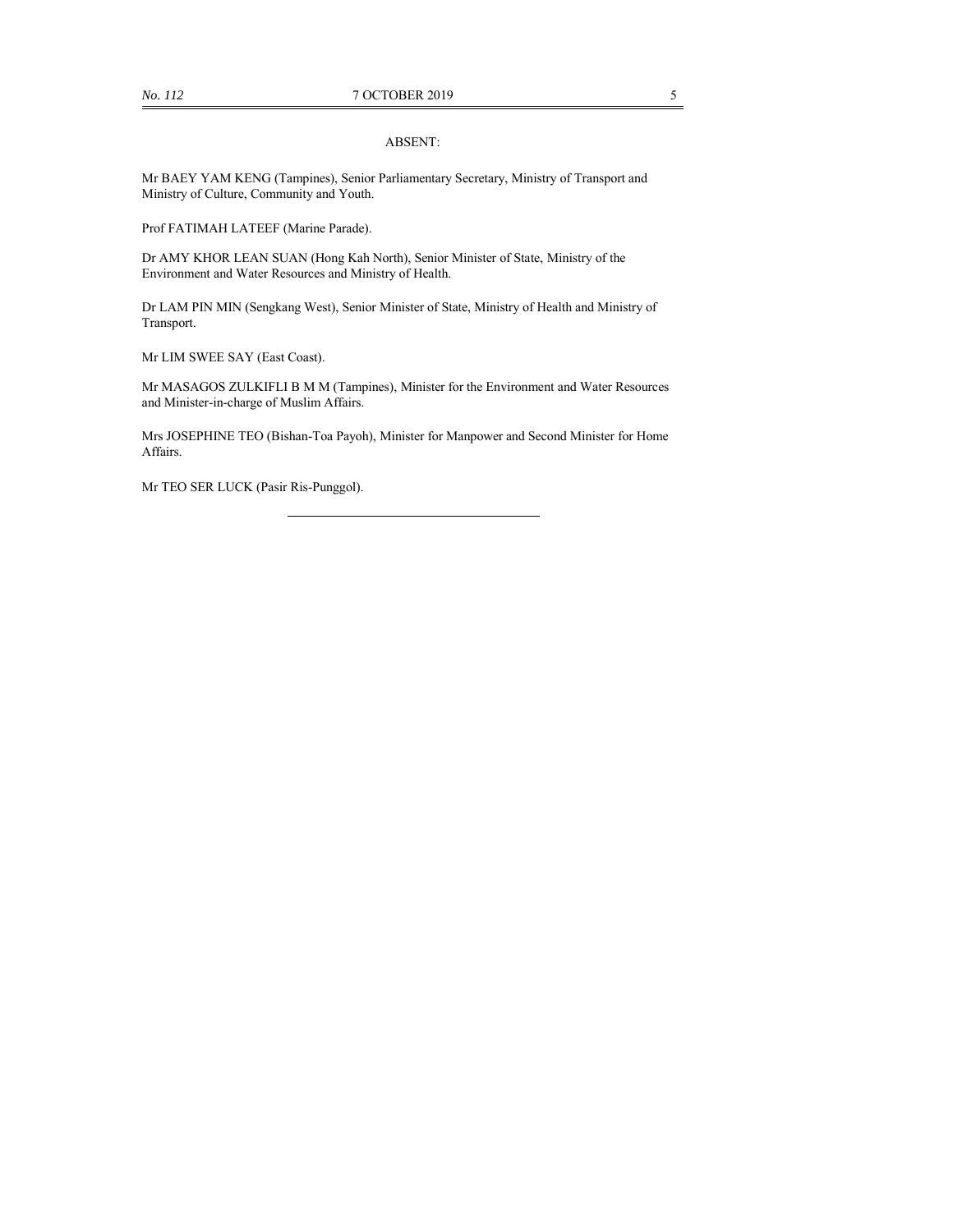- 1 Papers presented to Parliament and received by the Clerk of Parliament pursuant to Standing Order No. 31 (Presentation of Papers) and ordered to lie upon the Table:
	- 1.1 Health Sciences Authority Annual Report 2018/2019 Presented on 6 September 2019 (S. 460 of 2019).
	- 1.2 Singapore Examinations and Assessment Board FY 2018 Annual Report and Audited Financial Statements – Presented on 9 September 2019 (S. 461 of 2019).
	- 1.3 Energy Market Authority Annual Report 2018/2019 Presented on 10 September 2019 (S. 462 of 2019).
	- 1.4 Casino Regulatory Authority Annual Report 2018/2019 Presented on 11 September 2019 (S. 463 of 2019).
	- 1.5 Report of the Presidential Council for Minority Rights on the CareShield Life and Long-Term Care Bill [Bill No 24/2019] – Presented on 12 September 2019 (Pres. Co. 138 of 2019).
	- 1.6 Report of the Presidential Council for Minority Rights on the Reciprocal Enforcement of Foreign Judgments (Amendment) Bill [Bill No 19/2019] – Presented on 12 September 2019 (Pres. Co. 139 of 2019).
	- 1.7 Report of the Presidential Council for Minority Rights on the Reciprocal Enforcement of Commonwealth Judgments (Amendment) Bill [Bill No 18/2019] – Presented on 12 September 2019 (Pres. Co. 140 of 2019).
	- 1.8 Report of the Presidential Council for Minority Rights on the Variable Capital Companies (Miscellaneous Amendments) Bill [Bill No 23/2019] – Presented on 12 September 2019 (Pres. Co. 141 of 2019).
	- 1.9 Report of the Presidential Council for Minority Rights on the Work Injury Compensation Bill [Bill No 21/2019] – Presented on 12 September 2019 (Pres. Co. 142 of 2019).
	- 1.10 Report of the Presidential Council for Minority Rights on the Children and Young Persons (Amendment) Bill [Bill No 22/2019] – Presented on 12 September 2019 (Pres. Co. 143 of 2019).
	- 1.11 Report of the Presidential Council for Minority Rights on the Resource Sustainability Bill [Bill No 20/2019] – Presented on 12 September 2019 (Pres. Co. 144 of 2019).
	- 1.12 Public Utilities Board Annual Report 2018/2019 Presented on 12 September 2019 (S. 464 of 2019).
	- 1.13 The National Research Fund Report and Financial Statements Year Ended 31 March 2019 – Presented on 12 September 2019 (S. 465 of 2019).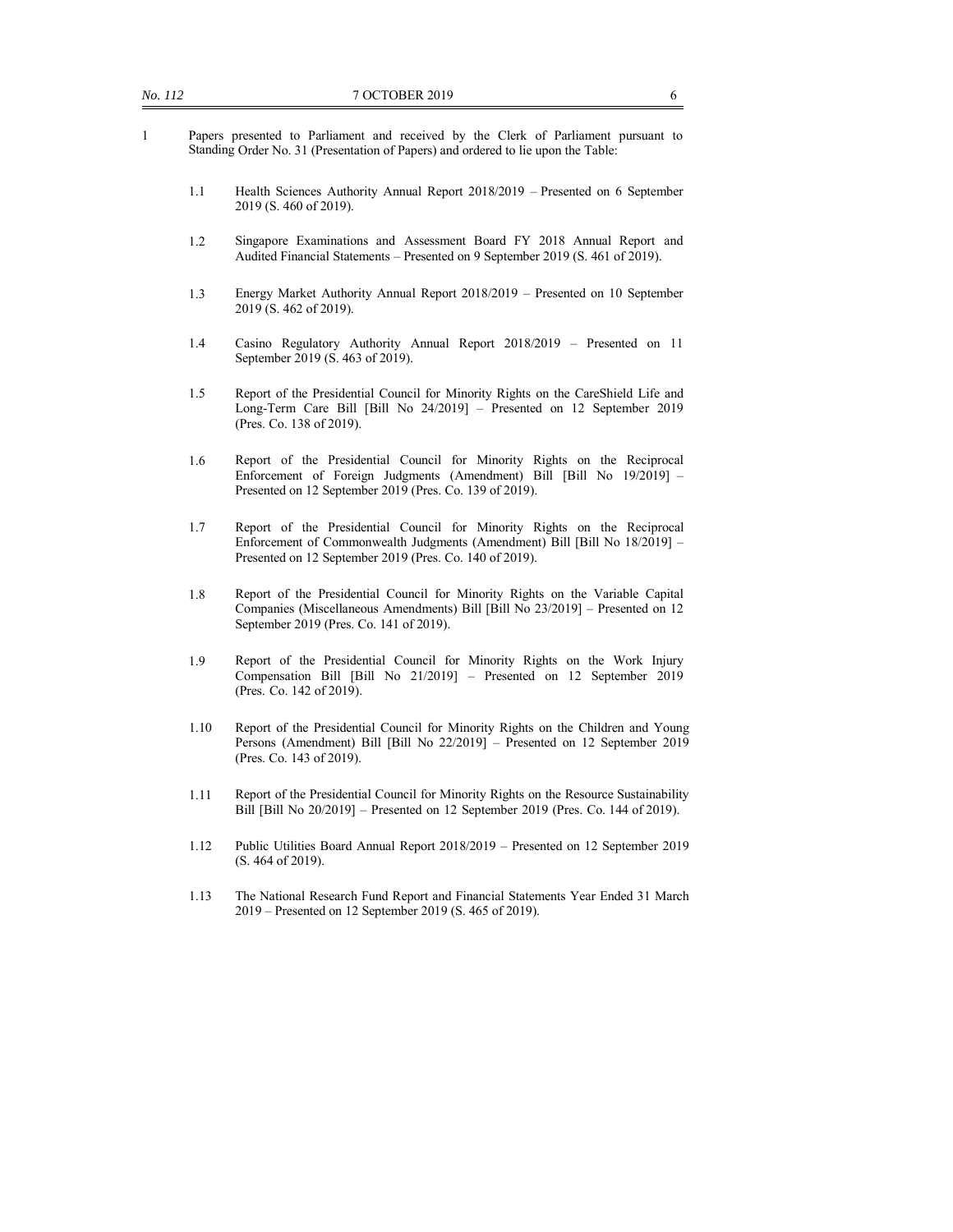- 1.14 Employment of Foreign Manpower (Work Passes) (Amendment) Regulations 2019 – Presented on 12 September 2019 (S. L. 698 of 2019).
- 1.15 Edusave Endowment & Savings Schemes Annual Report for FY 2018/2019 Presented on 16 September 2019 (S. 466 of 2019).
- 1.16 Economic Development Board Annual Report and Audited Financial Statements 2018/2019 – Presented on 17 September 2019 (S. 467 of 2019).
- 1.17 Annual Report of the Infocomm Media Development Authority 2018/2019 Presented on 17 September 2019 (S. 468 of 2019).
- 1.18 Annual Report of the National Library Board 2018/2019 Presented on 17 September 2019 (S. 469 of 2019).
- 1.19 Government Technology Agency of Singapore Annual Report 2018/19 Presented on 17 September 2019 (S. 470 of 2019).
- 1.20 Income Tax (Bail and Personal Bond) Rules 2019 Presented on 18 September 2019 (S. L. 699 of 2019).
- 1.21 Goods and Services Tax (Bail and Personal Bond) Regulations 2019 Presented on 18 September 2019 (S. L. 700 of 2019).
- 1.22 Singapore Totalisator Board's Audited Financial Statements 2018/2019 Presented on 19 September 2019 (S. 471 of 2019).
- 1.23 Singapore Totalisator Board's Annual Report 2018/2019 Presented on 19 September 2019 (S. 472 of 2019).
- 1.24 Sentosa Development Corporation's Annual Report 2018/2019 and Audited Financial Statements 2018/2019 – Presented on 20 September 2019 (S. 473 of 2019).
- 1.25 Agri-Food and Veterinary Authority and its Subsidiary Financial Statements for the Financial Year ended 31 March 2019 – Presented on 20 September 2019 (S. 474 of 2019).
- 1.26 Building and Construction Authority and its Subsidiaries Financial Statements for the Financial Year ended 31 March 2019 – Presented on 20 September 2019 (S. 475 of 2019).
- 1.27 Council for Estate Agencies Financial Statements for the Financial Year ended 31 March 2019 – Presented on 20 September 2019 (S. 476 of 2019).
- 1.28 National Parks Board and its subsidiary Financial Statements for the Financial Year ended 31 March 2019 – Presented on 20 September 2019 (S. 477 of 2019).
- 1.29 Urban Redevelopment Authority Financial Statements for the Financial Year ended 31 March 2019 – Presented on 20 September 2019 (S. 478 of 2019).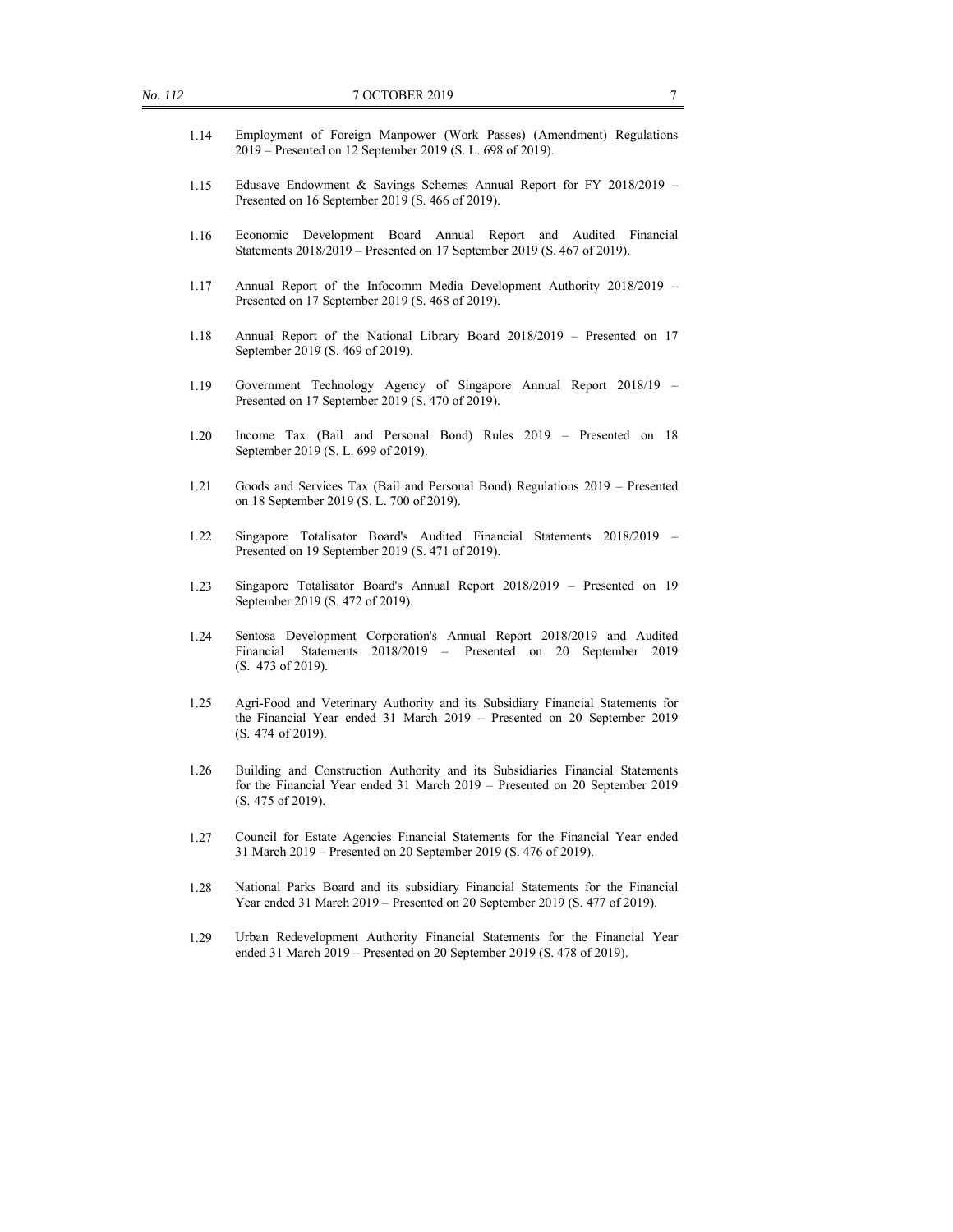- 1.30 Productivity Fund Administration Board FY2018 Annual Report Presented on 20 September 2019 (S. 479 of 2019).
- 1.31 Electricity (Contestable Consumers) (Amendment No. 2) Regulations 2019 Presented on 20 September 2019 (S. L. 701 of 2019).
- 1.32 Gas (Supply) (Amendment) Regulations 2019 Presented on 20 September 2019 (S. L. 702 of 2019).
- 1.33 Gas (Metering) (Amendment) Regulations 2019 Presented on 20 September 2019 (S. L. 703 of 2019).
- 1.34 Public Transport Council Annual Report 2018/2019 Presented on 23 September 2019 (S. 480 of 2019).
- 1.35 National Heritage Board Annual Report 18/19 Presented on 23 September 2019 (S. 481 of 2019).
- 1.36 National Environment Agency Annual & Sustainability Report 2018/2019 Presented on 24 September 2019 (S. 482 of 2019).
- 1.37 Agency for Science, Technology and Research Annual Report and Financial Statements FY2018/2019 – Presented on 24 September 2019 (S. 483 of 2019).
- 1.38 JTC Corporation Annual Report FY2018 Presented on 24 September 2019 (S. 484 of 2019).
- 1.39 Nanyang Polytechnic Report and Financial Statements for the Financial Year Ended 31 March 2019 – Presented on 25 September 2019 (S. 485 of 2019).
- 1.40 Institute of Technical Education Report and Financial Statements for the Financial Year Ended 31 March 2019 – Presented on 25 September 2019 (S. 486 of 2019).
- 1.41 Singapore Polytechnic Report and Financial Statements for the Financial Year Ended 31 March 2019 – Presented on 25 September 2019 (S. 487 of 2019).
- 1.42 Ngee Ann Polytechnic Report and Financial Statements for the Financial Year Ended 31 March 2019 – Presented on 25 September 2019 (S. 488 of 2019).
- 1.43 Republic Polytechnic Report and Financial Statements for the Financial Year Ended 31 March 2019 – Presented on 25 September 2019 (S. 489 of 2019).
- 1.44 Temasek Polytechnic Report and Financial Statements for the Financial Year Ended 31 March 2019 – Presented on 25 September 2019 (S. 490 of 2019).
- 1.45 ISEAS-Yusof Ishak Institute Report and Financial Statements for the Financial Year Ended 31 March 2019 – Presented on 25 September 2019 (S. 491 of 2019).
- 1.46 SkillsFuture Singapore Report and Financial Statements for the Financial Year Ended 31 March 2019 – Presented on 25 September 2019 (S. 492 of 2019).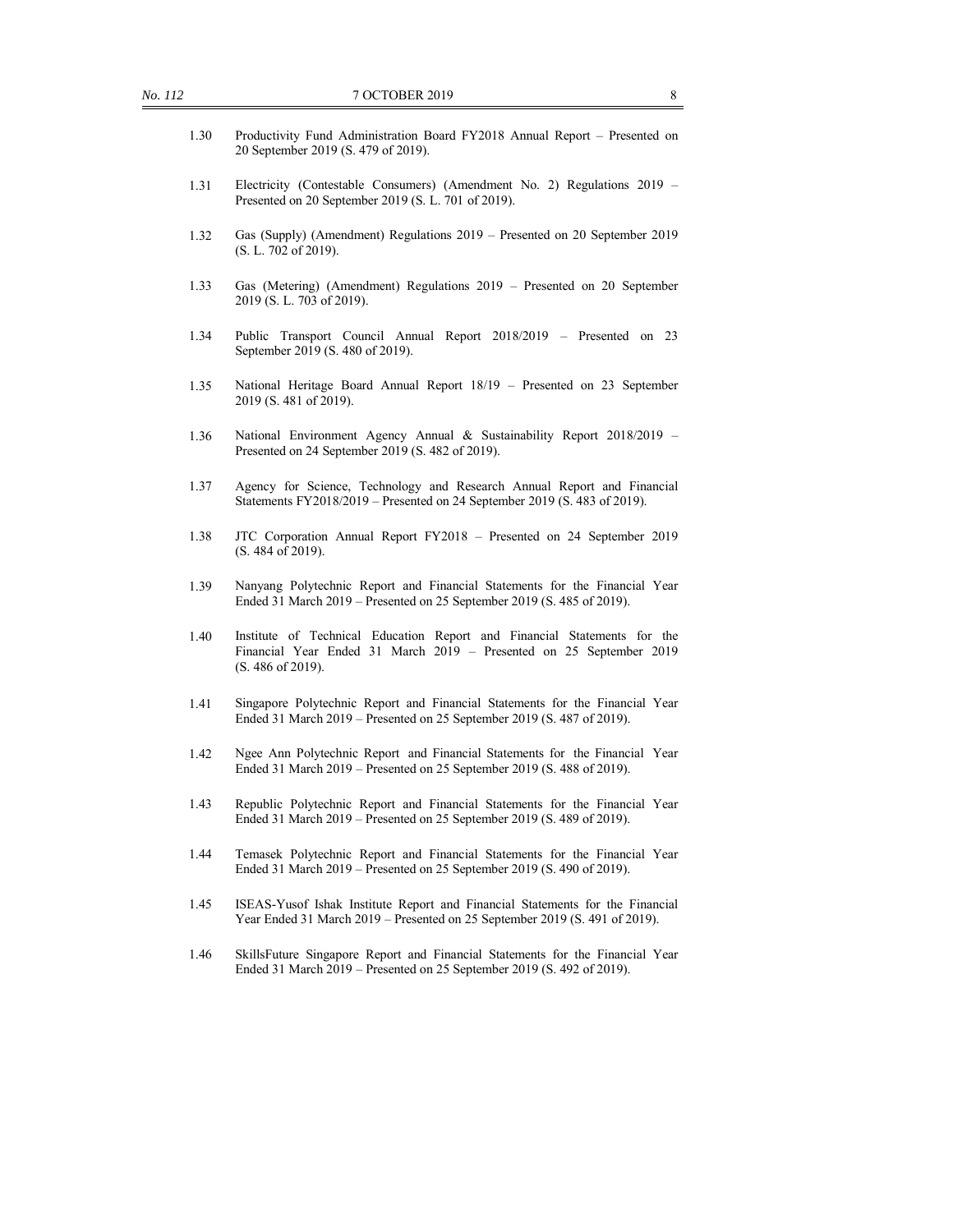- 1.47 LifeLong Learning Endowment Fund (LLEF) Report and Financial Statements for the Financial Year Ended 31 March 2019 – Presented on 25 September 2019 (S. 493 of 2019).
- 1.48 Sport Singapore Annual Report 18/19 Presented on 25 September 2019 (S. 494 of 2019).
- 1.49 Singapore Tourism Board Annual Report 2018/2019 and Audited Financial Statements 2018/2019 – Presented on 26 September 2019 (S. 495 of 2019).
- 1.50 Enterprise Singapore Annual Report 2018-19 Presented on 26 September 2019 (S. 496 of 2019).
- 1.51 The People's Association Annual Report (Annual Consolidated Financial Statements) 2018/2019 – Presented on 26 September 2019 (S. 497 of 2019).
- 1.52 Land Transport Authority Annual Report 2018/2019 and Land Transport Authority of Singapore and its Subsidiaries Financial Statements for Financial Year ended 31 March 2019 – Presented on 27 September 2019 (S. 498 of 2019).
- 1.53 Accounting and Corporate Regulatory Authority Annual Report and Audited Financial Statements 2018/2019 – Presented on 27 September 2019 (S. 499 of 2019).
- 1.54 Building and Construction Authority Annual Report 2018/2019 Presented on 27 September 2019 (S. 500 of 2019).
- 1.55 Council for Estate Agencies Annual Report 2018/2019 Presented on 27 September 2019 (S. 501 of 2019).
- 1.56 Housing and Development Board Annual Report 2018/2019 Presented on 27 September 2019 (S. 502 of 2019).
- 1.57 National Parks Board Annual Report 2018/2019 Presented on 27 September 2019 (S. 503 of 2019).
- 1.58 Urban Redevelopment Authority Annual Report 2018/2019 Presented on 27 September 2019 (S. 504 of 2019).
- 1.59 Goods and Services Tax Act (Amendment of Fourth Schedule) (No. 2) Order 2019 – Presented on 27 September 2019 (S. L. 704 of 2019).
- 1.60 Goods and Services Tax (Board of Review) (Amendment) Regulations 2019 Presented on 27 September 2019 (S. L. 705 of 2019).
- 1.61 ComCare Annual Report for Financial Year 2018 Presented on 30 September 2019 (S. 505 of 2019).
- 1.62 Workforce Singapore Agency Annual Report 2018/2019 Presented on 30 September 2019 (S. 506 of 2019).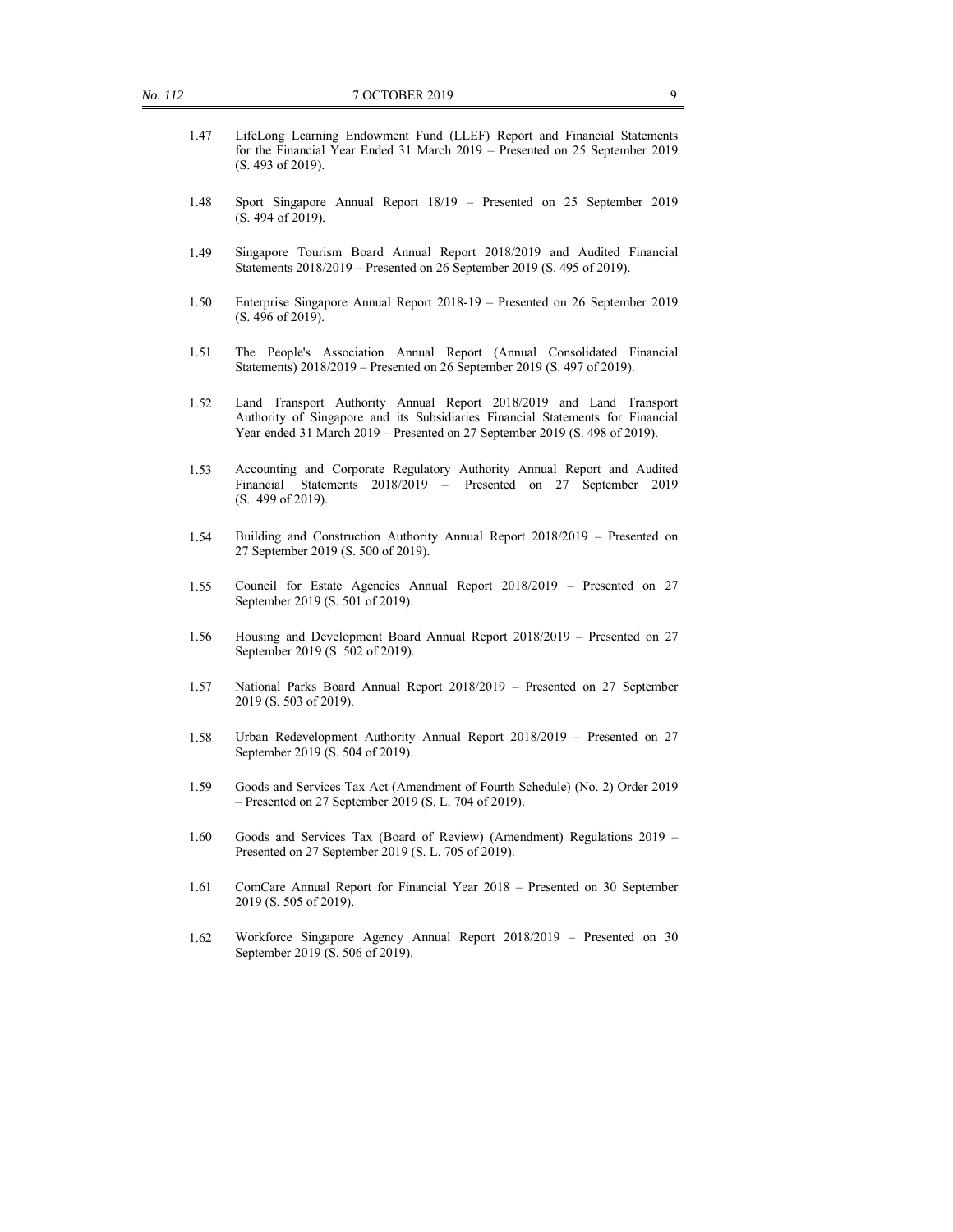- 1.63 Civil Aviation Authority of Singapore Annual Report 2018/2019 Presented on 30 September 2019 (S. 507 of 2019).
- 1.64 Singapore Land Authority Annual Report 2018/2019 Presented on 30 September 2019 (S. 508 of 2019).
- 1.65 National Arts Council Annual Report 18/19 Presented on 30 September 2019 (S. 509 of 2019).
- 1.66 Science Centre Board Report and Financial Statements for the Financial Year Ended 31 March 2019 – Presented on 1 October 2019 (S. 510 of 2019).
- 1.67 Intellectual Property Office of Singapore Annual Report 2018/2019 Presented on 1 October 2019 (S. 511 of 2019).
- 1.68 Food (Amendment No. 2) Regulations 2019 Presented on 2 October 2019 (S. L. 706 of 2019).
- 1.69 Central Provident Fund (Approved Housing Schemes) (Amendment No. 2) Regulations 2019 – Presented on 4 October 2019 (S. L. 707 of 2019).
- 2 14 Questions for Oral Answer were answered during Question Time.
- 3 Air Navigation (Amendment) Bill "to amend the Air Navigation Act (Chapter 6 of the 2014 Revised Edition)" – presented by the Minister for Transport; read the first time; to be read a second time on the next available sitting day and to be printed. [Bill No. 27/2019].
- 4 Home Affairs Uniformed Services Superannuation (Amendment) Bill "to amend the Home Affairs Uniformed Services Superannuation Act (Chapter 126B of the 2012 Revised Edition)" – presented by the Senior Parliamentary Secretary (Mr Amrin Amin), on behalf of the Minister for Home Affairs; read the first time; to be read a second time on the next available sitting day and to be printed. [Bill No. 28/2019].
- 5 Women's Charter (Amendment) Bill "to amend the Women's Charter (Chapter 353 of the 2009 Revised Edition)" – presented by the Senior Parliamentary Secretary (Ms Sun Xueling), on behalf of the Minister for Home Affairs; read the first time; to be read a second time on the next available sitting day and to be printed. [Bill No. 29/2019].
- 6 Constitution of the Republic of Singapore (Amendment) Bill "to amend the Constitution of the Republic of Singapore (1999 Reprint)" – presented by the Senior Minister of State, on behalf of the Minister for Law; read the first time; to be read a second time on the next available sitting day and to be printed. [Bill No. 30/2019].
- 7 Judges' Remuneration (Amendment) Bill "to amend the Judges' Remuneration Act (Chapter 147 of the 1995 Revised Edition)" – presented by the Senior Minister of State, on behalf of the Minister for Law; read the first time; to be read a second time on the next available sitting day and to be printed. [Bill No. 31/2019].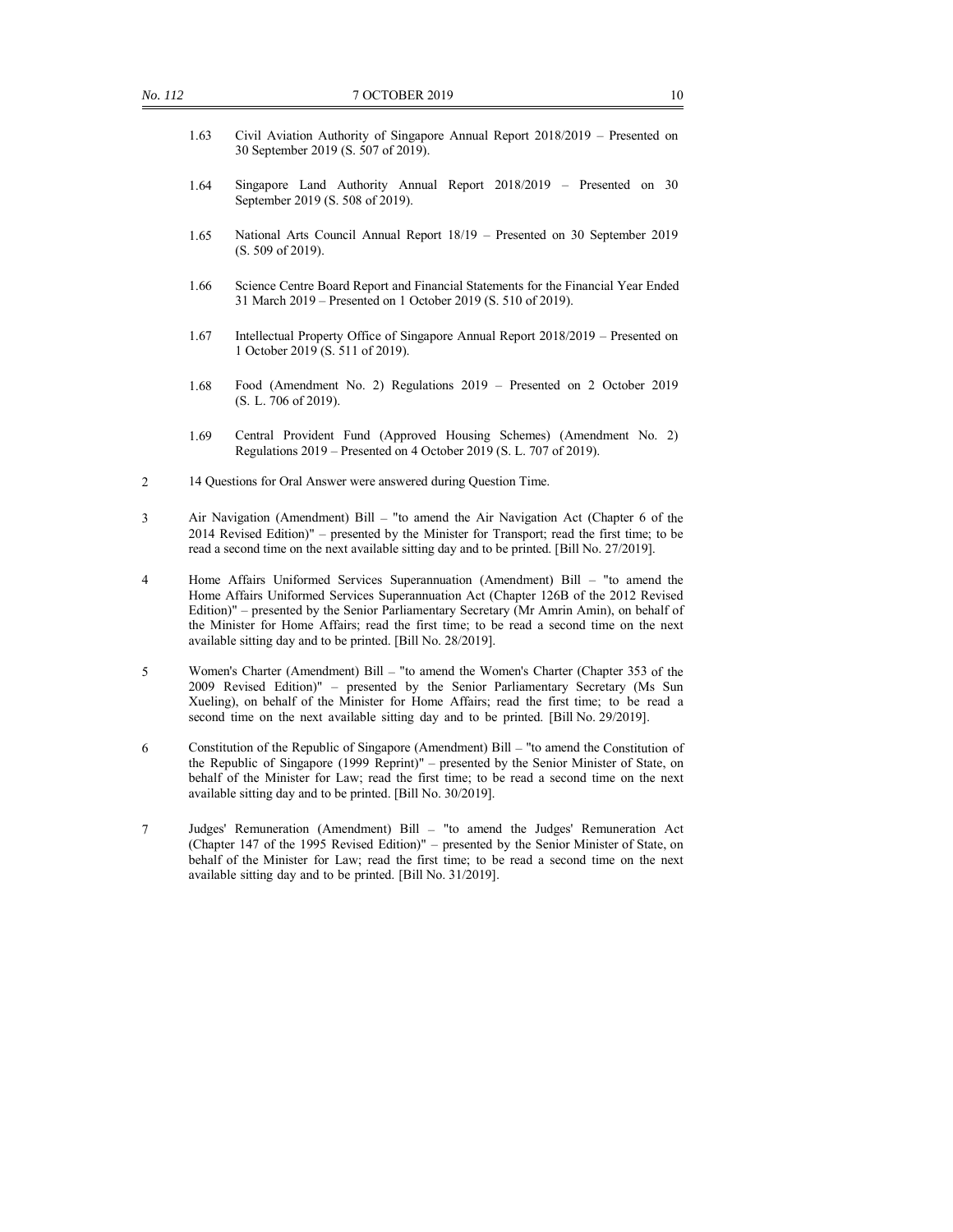- 8 Supreme Court of Judicature (Amendment) Bill "to amend the Supreme Court of Judicature Act (Chapter 322 of the 2007 Revised Edition) to provide for the renaming of the High Court as the General Division of the High Court, to provide for the jurisdiction and powers of the Appellate Division of the High Court, to make amendments to provisions relating to the Court of Appeal, to make amendments relating to requirements for leave to appeal against decisions of the General Division of the High Court and to make consequential and related amendments to certain other Acts" – presented by the Senior Minister of State, on behalf of the Minister for Law; read the first time; to be read a second time on the next available sitting day and to be printed. [Bill No. 32/2019].
- 9 Goods and Services Tax (Amendment) Bill "to amend the Goods and Services Tax Act (Chapter 117A of the 2005 Revised Edition" – presented by the Second Minister for Finance (Mr Lawrence Wong); read the first time; to be read a second time on the next available sitting day and to be printed. [Bill No. 33/2019].
- 10 Central Provident Fund (Amendment) Bill "to amend the Central Provident Fund Act (Chapter 36 of the 2013 Revised Edition)" – presented by the Minister of State, on behalf of the Minister for Manpower; read the first time; to be read a second time on the next available sitting day and to be printed. [Bill No. 34/2019].
- 11 Income Tax (Amendment) Bill read a second time and committed to a Committee of the whole House.

The House immediately resolved itself into a Committee on the Bill – (Second Minister for Finance (Mr Lawrence Wong)).

#### *(In the Committee)*

Clauses 1 to 47 inclusive agreed to.

Bill to be reported.

Bill reported, without amendment; read a third time.

- 12 Maintenance of Religious Harmony (Amendment) Bill (Minister Home Affairs) Motion made, and Question proposed, "That the Bill be now read a second time."; Debate arising.
- 13 Time Limit for Speeches (Leader of the House) (with the consent of Mr Deputy Speaker (Mr Lim Biow Chuan) and the general assent of Members present) – Motion made, and Question put – Resolved, "That the proceedings on the item under discussion be exempted from the provisions of Standing Order No. 48(8) to remove the time limit in respect of Minister K Shanmugam's speech.".
- 14 Maintenance of Religious Harmony (Amendment) Bill (Minister Home Affairs) Debate resumed on Question, "That the Bill be now read a second time."; Debate arising.
- 15 Extension of Sitting Pursuant to Standing Order 2(5)(d), Mr Deputy Speaker (Mr Lim Biow Chuan) extended the sitting beyond the moment of interruption for a period of up to 30 minutes.